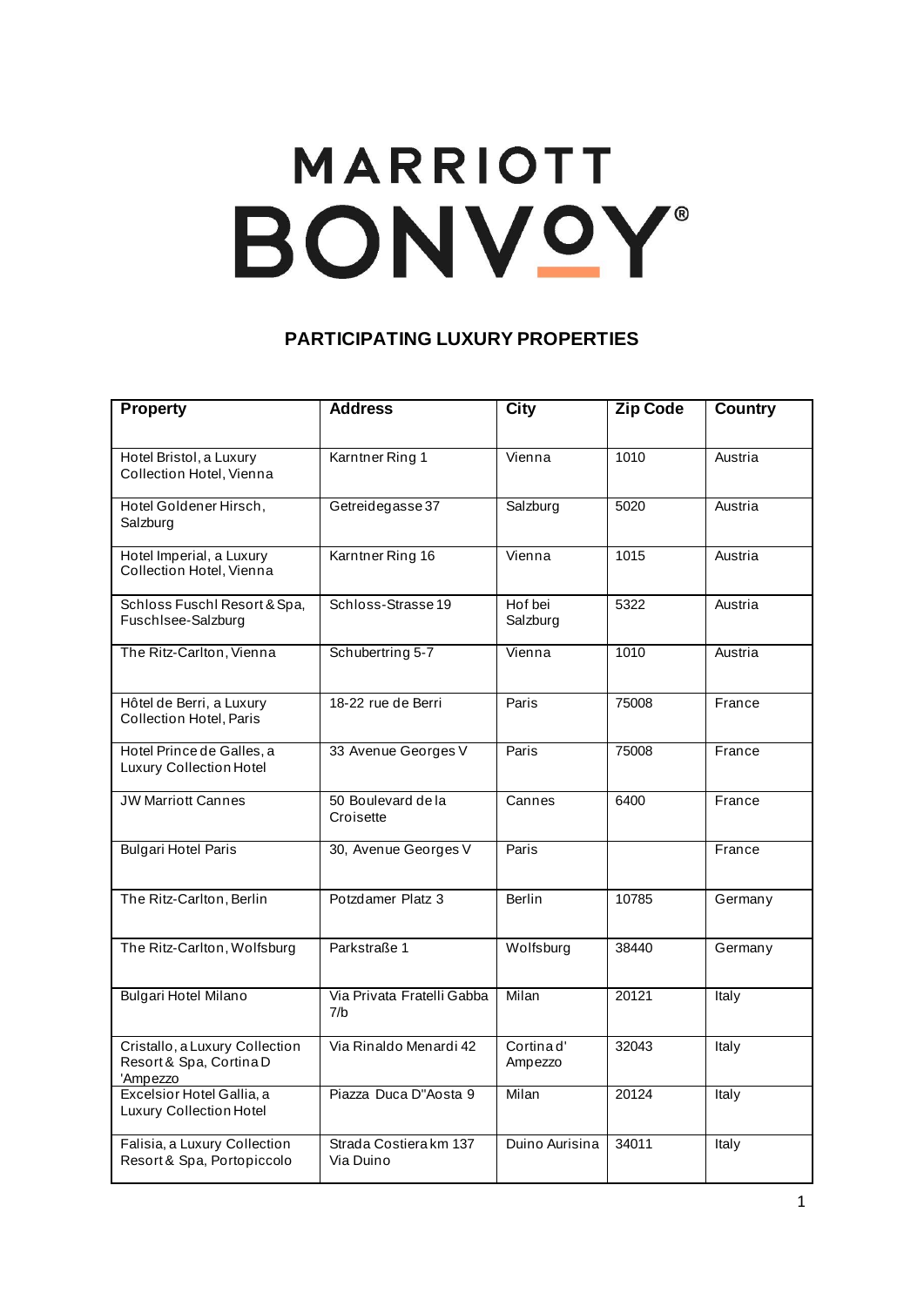| Grotta Giusti Thermal Spa<br>Resort                                  | <b>VIA GROTTA GIUSTI</b>                          | Monsummano<br>Terme | 51015 | Italy       |
|----------------------------------------------------------------------|---------------------------------------------------|---------------------|-------|-------------|
| Hotel Cala di Volpe, Costa<br>Smeralda                               | Cala di Volpe                                     | Porto Cervo         | 7020  | Italy       |
| Hotel Danieli, Venice                                                | Riva Degli Schiavoni                              | Venice              | 30122 | Italy       |
| Hotel Pitrizza, Costa Smeralda                                       | Costa Smeralda                                    | Porto Cervo         | 7020  | Italy       |
| Hotel Romazzino, Costa<br>Smeralda                                   | Costa Smeralda                                    | Porto Cervo         | 7020  | Italy       |
| JW Marriott Venice Resort &<br>Spa                                   | Isola della Rose - Laguna<br>di San Marco         | Venice              | 30133 | Italy       |
| The Gritti Palace, a Luxury<br>Collection Hotel, Venice              | Campo Santa Maria del<br>Giglio                   | Venice              | 30124 | Italy       |
| The St. Regis Florence                                               | Piazza Ognissanti 1                               | Florence            | 50123 | Italy       |
| The St. Regis Rome                                                   | Via Vittorio Emanuele<br>Orlando 3                | Rome                | 185   | Italy       |
| The St. Regis Venice San<br>Marco                                    | San Marco 2159                                    | Venice              | 30124 | Italy       |
| W Rome                                                               | 26/36 Via Liguria                                 | Rome                |       | Italy       |
| W Amsterdam                                                          | 175 Spuistraat                                    | Amsterdam           | 1012  | Netherlands |
| Castillo Hotel Son Vida,<br>Mallorca                                 | Urbanizacion Son Vida                             | Mallorca            | 7013  | Spain       |
| Hotel Alfonso XIII, a Luxury<br>Collection Hotel, Seville            | Calle San Fernando 2                              | Seville             |       | Spain       |
| Hotel Arts Barcelona                                                 | Carrer de la Marina 19-<br>21                     | Barcelona           | 8005  | Spain       |
| Hotel Maria Cristina, a Luxury<br>Collection Hotel, San<br>Sebastian | Paseo Republica<br>Argentina, 4                   | San Sebastian       |       | Spain       |
| Hotel Marques de Riscal, a<br>Luxury Collection Hotel,<br>Elciego    | Calle Torrea, 1                                   | Elciego             | 1340  | Spain       |
| The Barcelona EDITION                                                | Avinguda Francesc<br>Cambo 14                     | Barcelona           | 8003  | Spain       |
| The Ritz-Carlton, Abama                                              | Carretera General, TF-<br>47, km 9, Guía de Isora | Tenerife            | 38687 | Spain       |
| The St. Regis Mardavall<br>Mallorca Resort                           | Carretera Palma-Andratx,<br>19                    | Mallorca            | 7181  | Spain       |
| W Barcelona                                                          | Placa de la Rosa dels<br>Vents, 1,                | Barcelona           |       | Spain       |